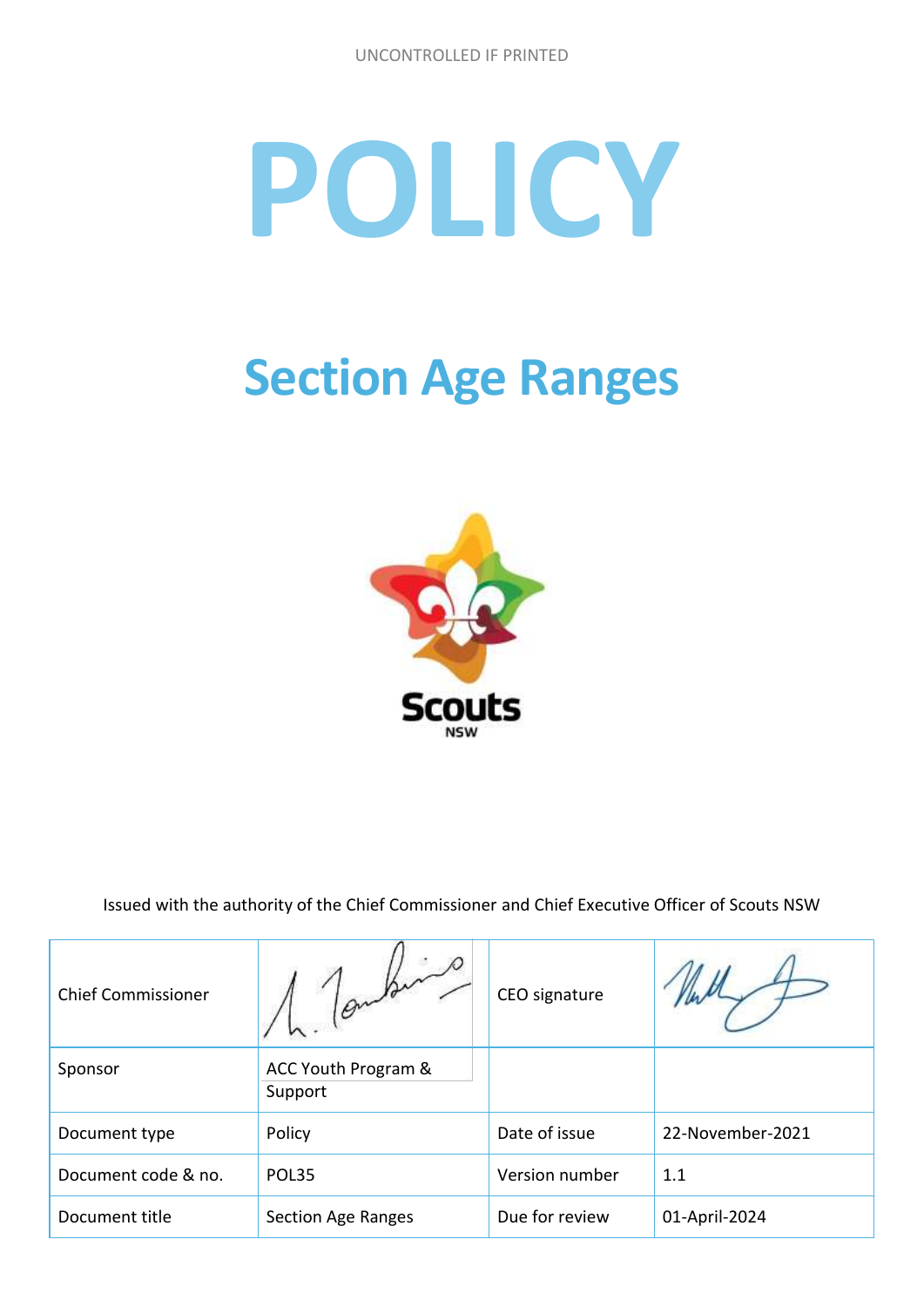## **Section Age Ranges**

| <b>DOCUMENT CONTROL</b>       |                                            |  |  |  |
|-------------------------------|--------------------------------------------|--|--|--|
| <b>Prepared By:</b>           | Chris Buggie - ACC Youth Program & Support |  |  |  |
| <b>Owned By:</b>              | Chris Buggie – ACC Youth Program & Support |  |  |  |
| <b>Authorised By:</b>         |                                            |  |  |  |
| <b>Source Location:</b>       |                                            |  |  |  |
| <b>Published Location(s):</b> |                                            |  |  |  |

| <b>VERSION CONTROL</b> |              |                      |                                        |  |  |
|------------------------|--------------|----------------------|----------------------------------------|--|--|
| <b>Version Num:</b>    | Date Issued: | <b>Author</b>        | <b>Update Information:</b>             |  |  |
| V1.0                   | 01/04/2019   | <b>Randall Jones</b> | <b>Initial Document</b>                |  |  |
| V1.1                   | 22/11/2021   | Chris Buggie         | Inclusion of Rover Scouts moving to    |  |  |
|                        |              |                      | Fellowship at age 18 as per June 2021  |  |  |
|                        |              |                      | CCC and grammatical updates to current |  |  |
|                        |              |                      | Youth Program                          |  |  |
|                        |              |                      |                                        |  |  |
|                        |              |                      |                                        |  |  |
|                        |              |                      |                                        |  |  |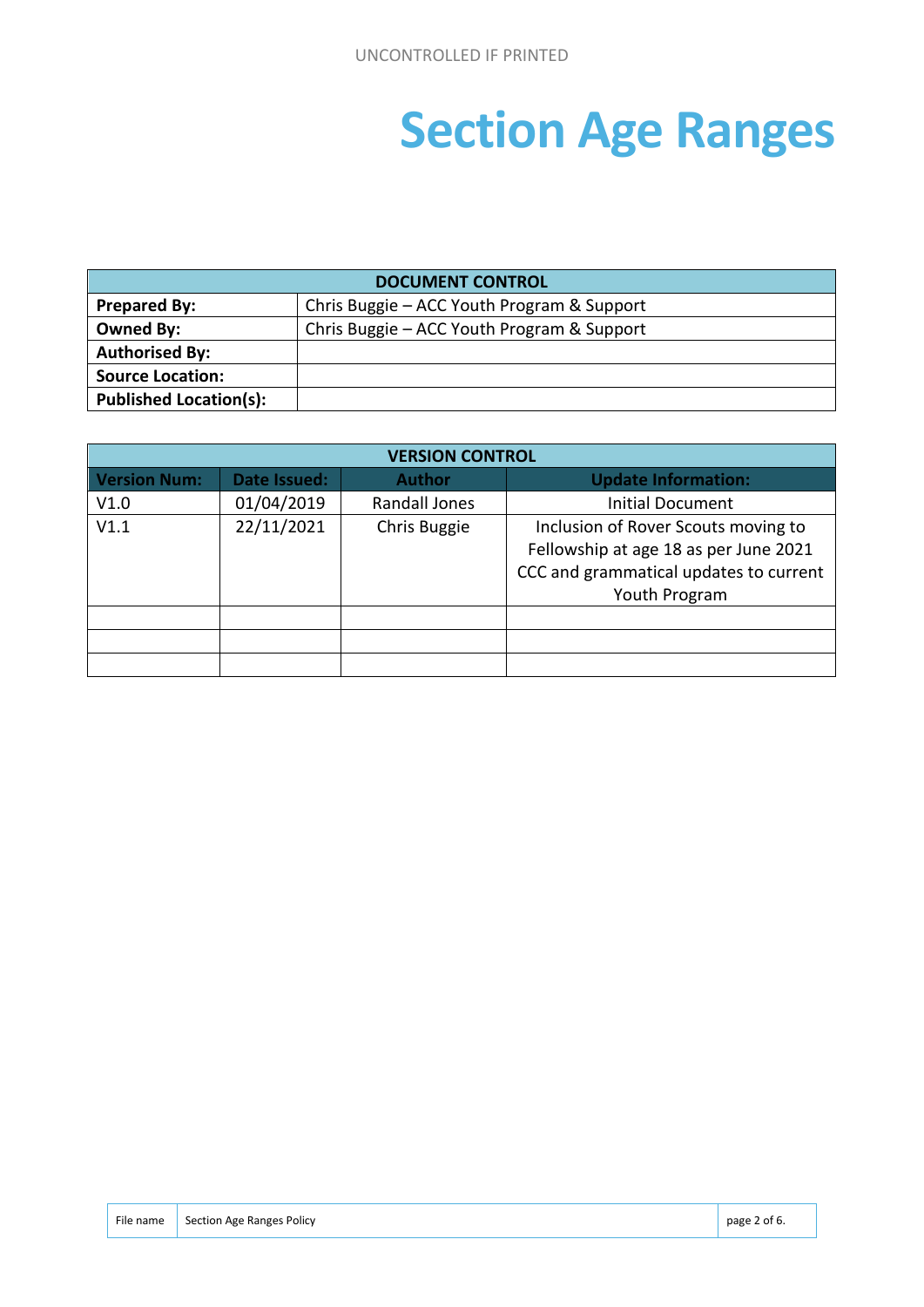### 1 Executive Summary

- 1.1 This Policy describes the NSW Age Range Policies effective from the beginning of School Term 1, 2019. These Polices are based on those agreed to by the National Operations Committee (NOC) and published by Scouts Australia.
- 1.2 To enable ease of age range management across the Branch, Scout Groups in both the 'old' and 'new' Youth Programs are covered by the same Section Age Ranges Policy, in NSW.
- 1.3 For clarity, in NSW:
	- 1.3.1. the term '**eligible for school**' is defined as '*attending full time school*' or '*full-time home schooling*'. This is clearly to state that a young person must be in a 'K' (Kindergarten) year (or higher) on a full-time basis, five days a week.
	- 1.3.2. the term '**transition'** is defined as attending the next Section as part of their Scouting journey and become part of that Section.

#### 1.4 **Program Management**

- 1.4.1. Each Region Commissioner, District Commissioner (where designated), and Group Leader is responsible for managing the age ranges within their area of interest in accordance with this Policy – both initially and ongoing.
- 1.4.2. Each Sectional Commissioner and Sectional Leader, along with their respective Section Councils, retain the rewarding and exciting challenge of a creative and challenging nightly and outdoors programs to provide the right opportunity for all their Youth Members to achieve their personal Scouting goals.
- 1.5 There is a clear expectation that 'local rules' are not supported anywhere within NSW. If there is difficulty in implementing or managing this Policy at the local level, clarification should be sought from either the ACC Youth Program and Support.

#### 2 Joey Scouts

- 2.1 Young people become Joey Scouts by an investiture ceremony during which the Australian Scout Promise is made.
- 2.2 Before their investiture as a Joey Scout, young people are supported to read, understand, and accept the Australian Scout Promise and Law in a developmentally appropriate way. They are supported to select the Promise they wish to make at their investiture ceremony.
- 2.3 The young person must have had their fifth (5th) birthday and be **eligible for school** prior to commencing in this Section. *Refer to paragraph 1.2 for definitions.*
- 2.4 Joey Scouts are supported to commence their transition to the Cub Scout Section at any time after their eighth  $(8<sup>th</sup>)$  birthday and will have completed their transition by their ninth (9th) birthday.
- 2.5 It is recognised some Joey Scouts with special circumstances may require additional considerations regarding age and their developmental levels. As these cases will be highly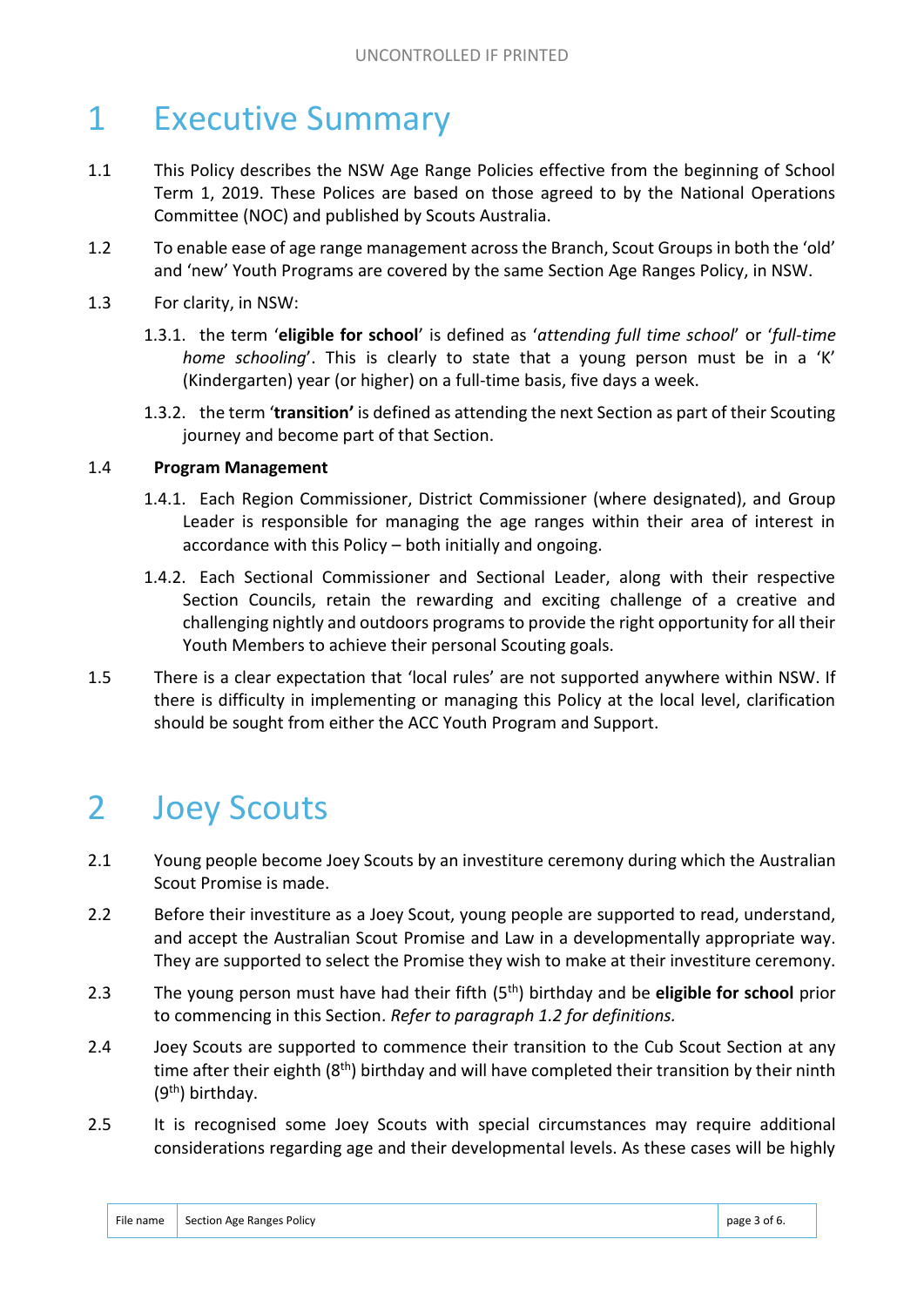individual, this should occur in consultation with the Joey Scout's parents/guardians, the Group Council, and the Joey Scout where possible.

#### 3 Cub Scouts

- 3.1 Young people become Cub Scouts by an investiture ceremony during which the Australian Scout Promise is made or reaffirmed.
- 3.2 Before their investiture as a Cub Scout, young people are supported to read, understand, and accept the Australian Scout Promise and Law in a developmentally appropriate way. They are supported to select the Promise they wish to make at their investiture ceremony.
- 3.3 Age at commencing in the Cub Scout Section:
	- 3.3.1. A Joey Scout is expected to have had their eighth  $(8<sup>th</sup>)$  birthday prior to commencing in the Cub Scout Section.
	- 3.3.2. Some consideration can be offered to a new young person who has not yet had their 8<sup>th</sup> birthday joining Scouts to enable them to join at a younger age following careful consideration and consultation with the young person's parents/guardians, the Group Council, and the young person, where possible.
- 3.4 A Joey Scout who has transitioned to the Cub Scout Section will need to complete their 'Introduction to Section'.
- 3.5 Cub Scouts are supported to commence their transition to the Scout Section at any time after their eleventh (11<sup>h</sup>) birthday and will have completed their transition by their twelfth (12th) birthday
- 3.6 It is recognised some Cub Scouts with special circumstances may require additional considerations regarding age and their developmental levels. As these cases will be highly individual, this should occur in consultation with the Cub Scout's parents/guardians, the Group Council, and the Cub Scout, where possible.

#### 4 Scouts

- 4.1 Young people become Scouts by an investiture ceremony during which the Australian Scout Promise is made or reaffirmed.
- 4.2 Before their investiture as a Scout, young people are supported to read, understand, and accept the Australian Scout Promise and Law in a developmentally appropriate way. They are supported to select the Promise they wish to make at their investiture ceremony.
- 4.3 Age at commencing in the Scout Section:
	- 4.3.1. A Cub Scout is expected to have their eleventh  $(11<sup>th</sup>)$  birthday prior to commencing in this Section.
	- 4.3.2. Some consideration can be offered to a new young person who has not yet had their  $11<sup>th</sup>$  birthday joining Scouts to enable them to join at a younger age following careful consideration and consultation with the young person's parents/guardians, the Group Council, and the young person, where possible.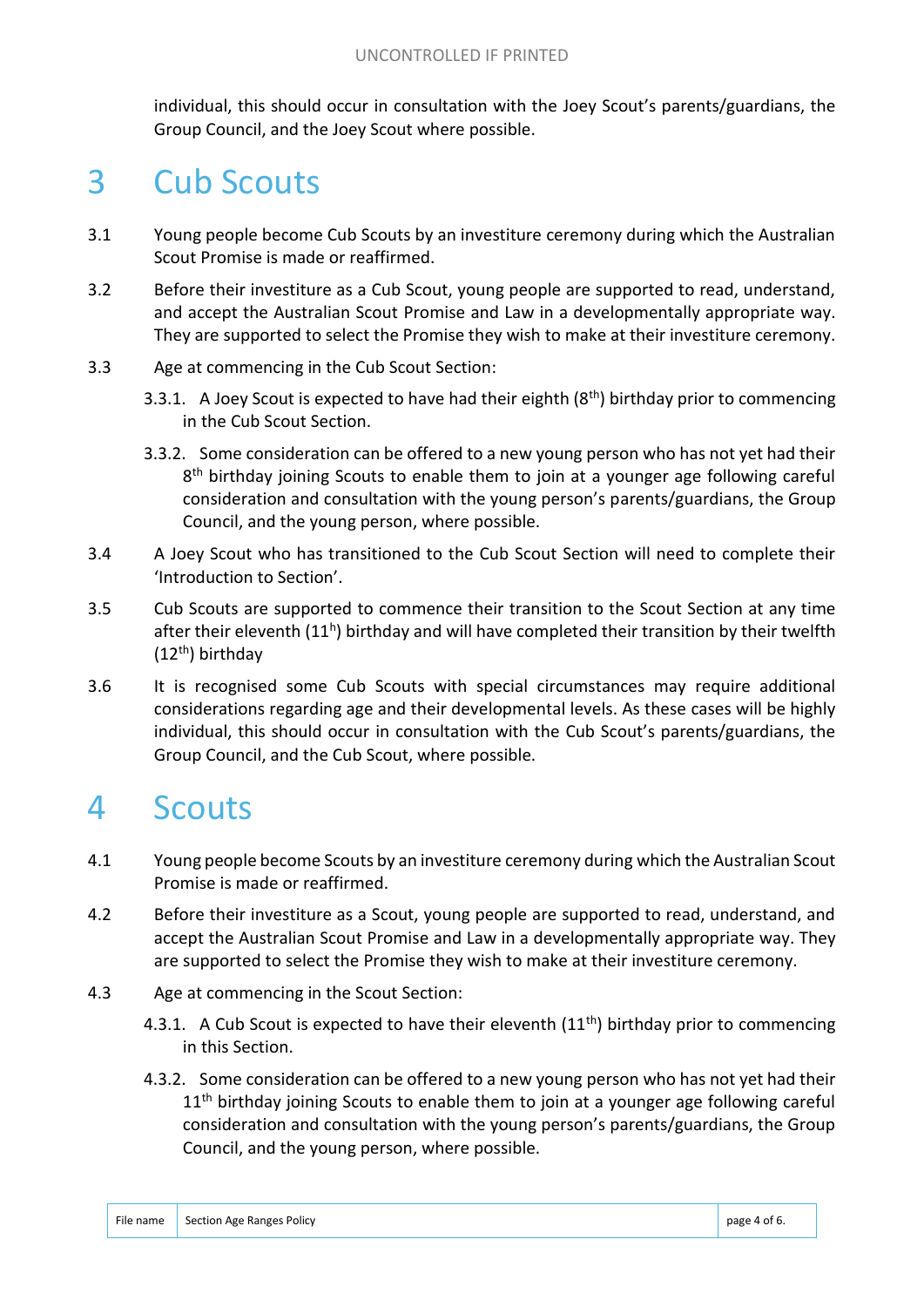- 4.4 A Cub Scout who has transitioned to the Scout Section will need to complete their 'Introduction to Section'.
- 4.5 Scouts are normally expected to commence their transition to the Venturer Scout Section at any time after their fourteenth  $(14<sup>th</sup>)$  birthday and will have completed their transition by their fifteenth (15<sup>th</sup>) birthday
- 4.6 It is recognised some Scouts with special circumstances may require additional considerations regarding age and their developmental levels. As these cases will be highly individual, this should occur in consultation with the Scout's parents/guardians, the Group Council, and the Scout, where possible.

#### 5 Venturer Scouts

- 5.1 Young people become Venturer Scouts by an investiture ceremony during which the Australian Scout Promise is made or reaffirmed.
- 5.2 Before their investiture as a Venturer Scout, young people are supported to read, understand, and accept the Australian Scout Promise and Law in a developmentally appropriate way. They are supported to select the Promise they wish to make at their investiture ceremony.
- 5.3 A Scout and new young people are expected to have their fourteenth (14<sup>th</sup>) birthday prior to commencing in the Venturer Scout Section.
- 5.4 A Scout who has transitioned to the Venturer Scout Section will need to complete their 'Introduction to Section'.
- 5.5 Age at leaving the Venturer Scout Section:
	- 5.5.1. Where a Venturer Scout has not yet completed the final year of their Senior Secondary Certificate of Education, and have had their eighteenth (18th) birthday, the Venturer Scout may elect (with the approval of the Unit Council), to stay in the Venturer Scout Section no later than December 31<sup>st</sup> of the final year of their Senior Secondary Certificate of Education.
		- 5.5.1.1. A Venturer Scout wishing to stay in the Venturer Scout Section in accordance with the preceding item, 5.5.1, the Venturer Scout needs to complete the requirements for membership of the NSW Branch for members who are 18 years old and over.
			- 5.5.1.1.1. For details of NSW Branch requirements, please contact Member Services at State Service Centre.
	- 5.5.2. Otherwise, Venturer Scouts, upon their 18th birthday, need to transition to the Rover Scout Section, choose to become an adult leader, join a Fellowship, or leave the organisation.
- 5.6 It is recognised some Venturer Scouts with special circumstances may require additional considerations regarding age and their developmental levels. As these cases will be highly individual, this should occur in consultation with the Venturer Scout's parents/guardians, the Group Council, and the Venturer Scout, where possible